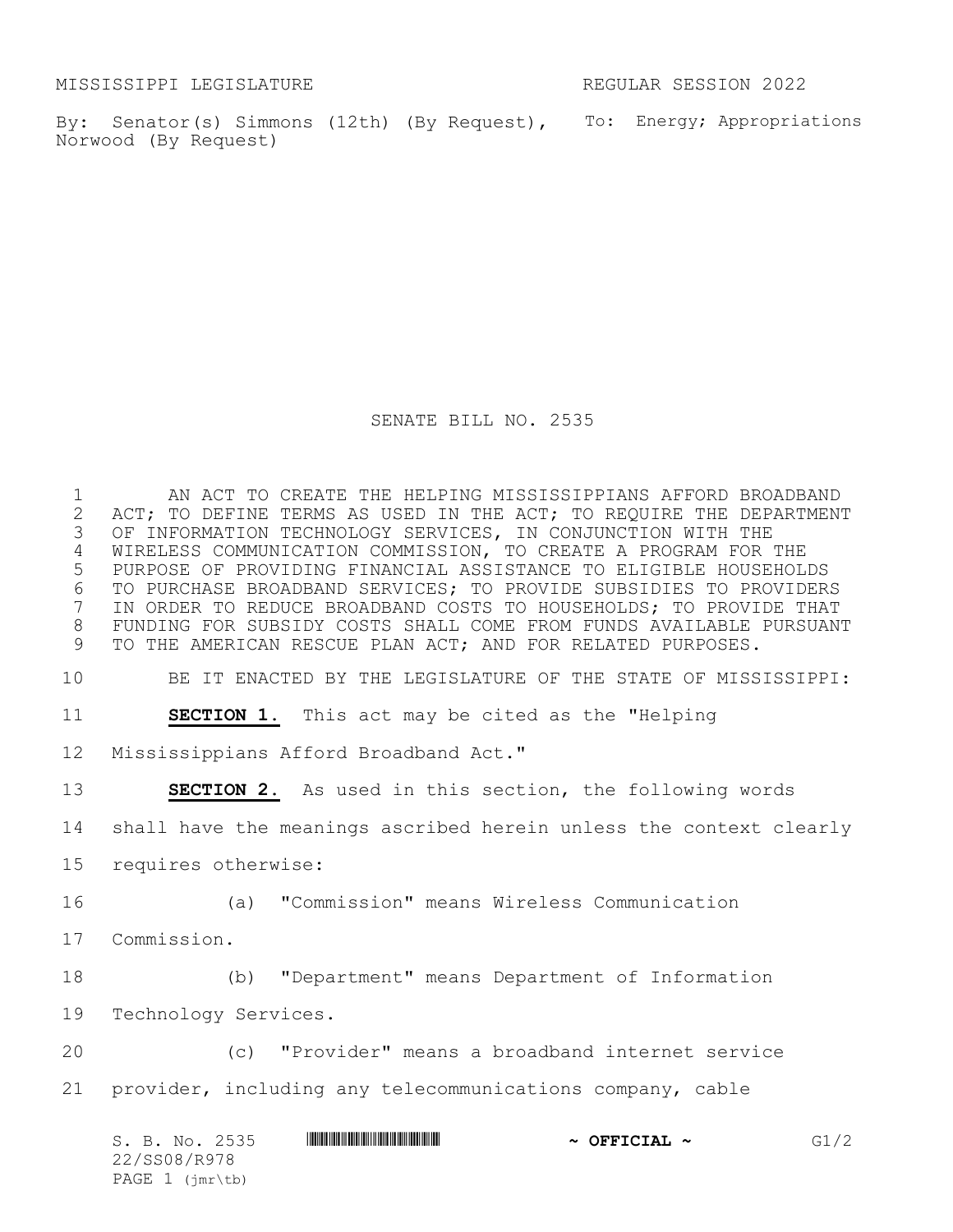television company, or wireless network provider that provides broadband internet service.

 (d) "Eligible Households" are defined as those households that have already been approved to receive the federal Emergency Broadband Benefit (EBB) or the federal Affordable Connectivity Program (ACP) benefit.

 **SECTION 3.** (1) The department in conjunction with the commission shall create a program for the purpose of providing financial assistance to eligible households to purchase broadband services. An amount not to exceed Fifteen Dollars (\$15.00) per month per household shall be paid directly to providers to reduce households broadband costs. Either a provider or a household may apply for the benefit.

 (2) It is the intent of the Legislature to appropriate, so much as necessary, funds from the State Treasury that may be payable from federal funds available for such purpose, to the department for this purpose.

 (3) The State Treasury shall have the authority to distribute funds to the department to effectuate the purpose of this act. The department shall allocate funds appropriated under this act for subsidies. The department is granted the powers and authorities necessary to implement this act. The funds authorized in this section shall be payable by the department.

 (4) Funding for subsidy costs shall come from funds available pursuant to the American Rescue Plan Act, as determined

S. B. No. 2535 **\*\*\* ASS08/R978\* ASS08/R978\* \*\*** OFFICIAL ~ 22/SS08/R978 PAGE 2 (jmr\tb)